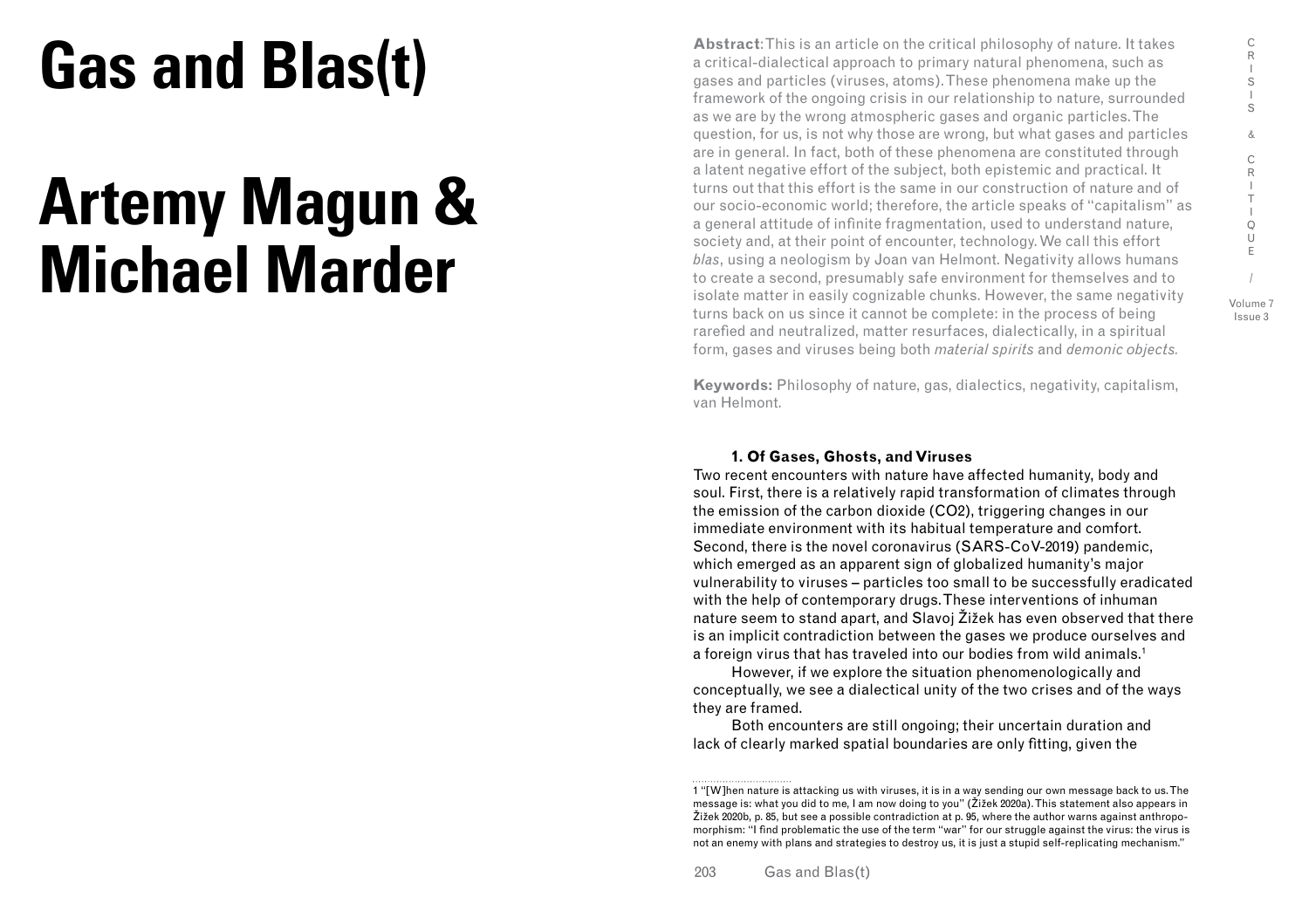C R I S I S & C R I T I Q U E / Volume 7 Issue 3

medium, wherein they take place. In both of them, we deal with an *invisible* and *suprasensible* threat, perfectly matching an advanced state of our deterritorialization, the abstraction of existence itself, and, indeed, our ungluing from the earth, be it the earth of agriculture, the substratum of life, or, at the extreme, the planet as a whole. Are the invisibility and the suprasensible character of the twin threats not the omens of metaphysics, which lingers with, around, and in us long past its due date in shapes that are, by now, barely recognizable? And are they not, by the same token, the mementos of industrial and postindustrial capitalism that has never been anything other than a reinvented, revamped form of metaphysics?<sup>2</sup>

"All that is solid melts into air"3 but not without dangerously transforming the element, into which it has melted. We need not take this statement metaphorically, the way Marx and Engels intended when they referred to the indifference of capitalist value to use-values as much as to established customs, ways of life, entire worlds. Mass incineration of fossil fuels in the course of the Industrial Revolution and well after it burned and actually threw parts of the earth (the petrified, liquified, or gaseous remains of past life that the earth contained, that it became, and that became it) into the air. Smog and global warming are at once the *material* and the *spiritual* legacies of metaphysics that, masquerading as economic activity, elevated the earth and suffused with its bits entire regions where they do not belong. A "bad" gas, like carbon dioxide, is a paradoxical but not infrequent case of *material spirit,* the spirit of matter itself, with which we are also familiar in the phenomenon of fermentation.

The dialectical unity of the two threats now appears in a new light: carbon dioxide is a gas, and coronaviruses also come to us through the air, pulverized as though in the mode of a gas. We learn of their identity through scientific tools and frame it within our imaginary, which stems from Greek atomists. We identify the disease with the particulate pathogen that provokes it and the air with its atomic composition. The very word *gas* probably comes from *chaos*, 4 referring both to the ancient mythical savagery of the invisible void and to the atomistic understanding of gas, which "really" is the disorderly movement of dispersed particles (atoms). Gas is material being at its most abstract, spreading through the air, often inaccessible to the senses – "a *negative* universality" with "insidious and consuming power over what is individual and organic."5 In global warming and airborne viruses we are faced, precisely, with such a "*negative* universality" of a gaseous substance that loosely unites particles and a void, matter and its abstraction.

4 The word was invented in the early  $17<sup>th</sup>$  century by Joan van Helmont (see more below).

5 Hegel 2004, p. 108.

204 Gas and Blas(t) 205

Furthermore, in both cases we deal with the hyperbolical polarity of scale, if of inverse proportions. Viruses are not only invisible; they are the smallest living beings, themselves situated at the threshold of life and death. And then we, the Gullivers, are afraid of these Lilliputian soldiers, the viruses, which are the scarier the less tangible they are. The same happens, symmetrically, with climate change and the so-called Anthropocene: we, the minuscule creatures, are causing troubles on a planetary scale, becoming the viruses of Earth. The diffusion of byproducts from our economic life-activity and of the viruses themselves in the air – in which they circulate, which they suffuse and transform – turns us and them into agents of negative universality, wielding the "insidious and consuming," ghostly and gaseous, power that goes along with such universality.

*Gas* is a neologism, the proper name of a *spirit*. Henceforth, to spiritualize is to gasify and to gasify is to spiritualize, including the guest and the host, as well, in anonymous hosting by the medium of negative universality.<sup>6</sup>The author of this name, the sixteenth-century Dutch alchemist Joan Baptista van Helmont (who, incidentally, is a key character in a recent cartoon *Hotel Transylvania* where he unsuccessfully fights monsters) simultaneously produced another, parallel one, *blas*  (from "blow"), for the moving impulse of bodies. "*Gas et Blas nova quidem sunt nomina, de me introducta, eo quod illorum cognitio veteribus fuerit ignota*".7 What is this *blas* of things, if not the consequence of an explosion, a *blast* (a word of the same root), which disperses matter all around and which, like Marx's bourgeoisie, "makes everything solid melt into the air"?

To van Helmont, matter consisted not of inert atoms but of spiritual *archeia*, 8 and gases particles were clear instances of these. While living in a presumably secure and protected environment – of the atmosphere, of light, of language, of houses –, humans are exposed to the demonology of the small and the wild.

Some claimed that van Helmont derived *gas* not from chaos, but from *Geist*, or, in Dutch, *geest*.<sup>9</sup>This is probably not entirely true, but he does call gas a spirit, and the word *gas* – a "new word," so that the crosscontamination of two sounds in a *portmanteau* word is likely. Van Helmont

C R I S I S & C R I T I Q U E

/ Volume 7 Issue 3

<sup>2</sup> For more on this theme, see Marder 2020.

<sup>3</sup> Marx and Engels 1976, p. 487.

<sup>6</sup> On the interrelation of guest, host, and ghost, see Derrida 1994.

<sup>7</sup> Partington 1936, p. 372.

<sup>8 &</sup>quot;The kernel of every seed is the archeus, the active principle of every individual material object. It can only be mentioned in passing that van Helmont identified the archeus with 'gas' and thus believed to have made it empirically accessible." Heinecke 1995, p. 66.

<sup>9</sup> See, for instance, Draper 1861, p. 178, or Knott 1905. See also the OED entry for "gas." The "geest" theory is now considered dated, but is still listed in the Wikipedia entry on gas.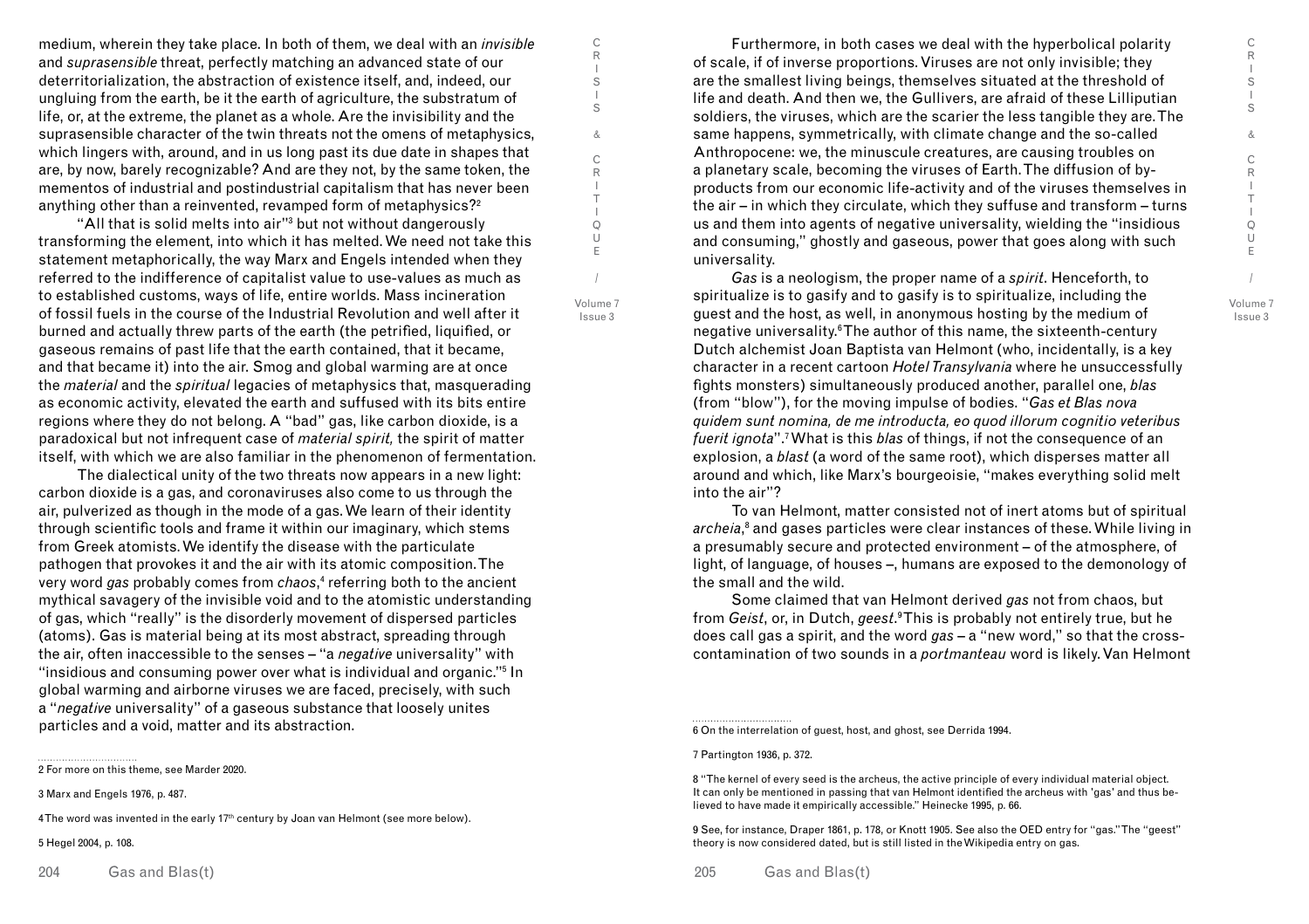C R I S I S & C R  $\mathbf{I}$ T I Q U E / Volume 7 Issue 3

also calls his gas a *gas sylvester*, 10 which means, a savage gas, sending us back to the notion of the woods, the very epitome of the wild, dangerous, and, at the same time, enveloping, nature.<sup>11</sup> Gas is a forest spirit, a ghost of the densest material existence it, in some way, commemorates.

Statically speaking, gases are the *embodied void*, while, dynamically speaking, they are an ongoing event and the force of *dissolution*. We need this force to make space for ourselves inside matter, to make matter roomy and capacious for our existence at the zero point of a world, to induce comfortable spontaneity that works as a ground for the figures produced by our creativity. And, at the same time, gases are the entropic waste of our creative activity, the consequences of the ongoing destruction and pulverization of matter in a search for its stable units. The very force and event that open the world close it, foreclose existence in the too-much of space, an aperture that is too wide and that, as such, surpasses all boundaries with the negative universality of light and emptiness. The lethal play of de-vastation, at once negating and affirming vastness, commences.

Gaseous units, too – when we manage to identify them – appear as though they were only half-real. Descartes, not as poetically minded as van Helmont, called them *materia subtilis*, subtle matter, sub-matter. The small and subtle seems to be only a quantitative determination of atoms and viruses, but in fact, given that we keep splitting the atom and that the virus itself is only a fragment of a cell, there is reason to believe that they are ways, through which we can empirically speak of a nothing and can touch the void itself.

Viruses are pernicious demons, but with atoms, our first association is the atomic bomb: the destructive, demonic machine, which is based on the fact that an atom is not an *a-tomon*, that it is further divisible into particles or fragments, and that this dispersion annihilates everything around it. The bomb is atomic, because an atom is not really an ultimate kernel of being, but a half-nothing; it hypostatizes emergence-intobeing, but an immediate and direct hypostasis of such emergence can only be a potently destructive negativity that, at the extreme, vaporizes everything in the vicinity, turning all into gas. An atom is, itself, a small bomb, a secret terrorist device that explodes all by itself whenever it is tracked down. Isn't it the same with the viruses that show how a cell is not a *kutos*, that it is not a closed or a self-enclosed vessel, and that the DNA code it contains may be recoded, changing the vessel as much as its contents? Just as, in physics, atoms are not the ultimate kernels of being, so in biology, cells are not the ultimate building block of a living body. Viruses that, by definition, "contain either RNA or DNA genome

10 Partington 1936, p. 369.

11 For a philosophical theory of the woods, consult Bibikhin 2020.

206 Gas and Blas(t) 207

surrounded by a protective, virus-coded protein coat"<sup>12</sup> disclose the truth of cells.

The philosophical point of atomic and viral fragmentation<sup>13</sup> is that splitting is the underside of an identity, through which this identity is constituted and through which it is, with equal success, undone, since the negative moment of constitution does not pass, but lingers on as a shadowy double of the one (including at atomic and subatomic, cellular and organelle, levels) – a ghost, a spirit, or a gas. With regard to an identity, fragmentation follows the non-linear and non-circular temporality of *Kairos*. Viruses fashion out of replication or doubling their very life-activity (if a *life*-activity it is), tirelessly replayed on an ever-expanding scale. And the fragmentariness of their physical makeup matches the partiality of the process, as far as identity-formation is concerned. Not only do they constantly mutate, borrowing bits of DNA code from the hosts they pass through, but they also bypass the phase of consolidation, not reuniting with themselves, not circling back to themselves across the gap of splitting and divergence. That is why, on a linear timescale, which is not entirely suitable to them, the fragmentation of atoms and viruses may seem infinite.

Hegel<sup>14</sup> and, especially, Engels<sup>15</sup> interpreted the Leibnizean calculus of the infinitely small as a way to understand the negative itself and turn it into positivity. The relative smallness, along with the very hyperbolic contrast between the very big and the very small, allude to an *absolute* negativity and *incorporeal* spirituality, which, in addition to abandoning the category of quantity, switches temporal registers from linearchronological to punctual-kairotic. The animalculi are small devils, "diaboli," the barely positive bearers of the negative spirit of dissolution. Hegel, in his *Logic*, makes a remark on what he calls "porosity", that is, the penetrability of bodies, seen as containing holes. He claims that this quantitative structural understanding hides a more fundamental truth, that of a simultaneous co-presence of several matters, or elements, in a body: the very distinction between them was artificial to start with.16 In our case, this is true with a twist: a virus is, of course, foreign to a human body, but in penetrating it, it attacks its "soul," the identity coded into the DNA, by forcing cells to become virus-generating machines. Producing multiple copies of itself and changing the script of its host's cells, it "wants" the entire body to become a virus of sorts, while

C R I S I S & C R I T I Q U E

/ Volume 7 Issue 3

> 13 On the theory of infinite fragmentation in semiotics, see the original philological work by Thomas Schestag (2015), pp. 11-95.

14 Hegel 2010, pp. 218, 271 (Book 1, Section II; Chapters 2-3).

15 Engels 1947, pp. 84-85.

16 Hegel 2010, pp. 434-436 (Book 2, Section II, Chapter 1, Remark).

Gas and Blas(t)

<sup>12</sup> Gelderblom 1996, p. 529.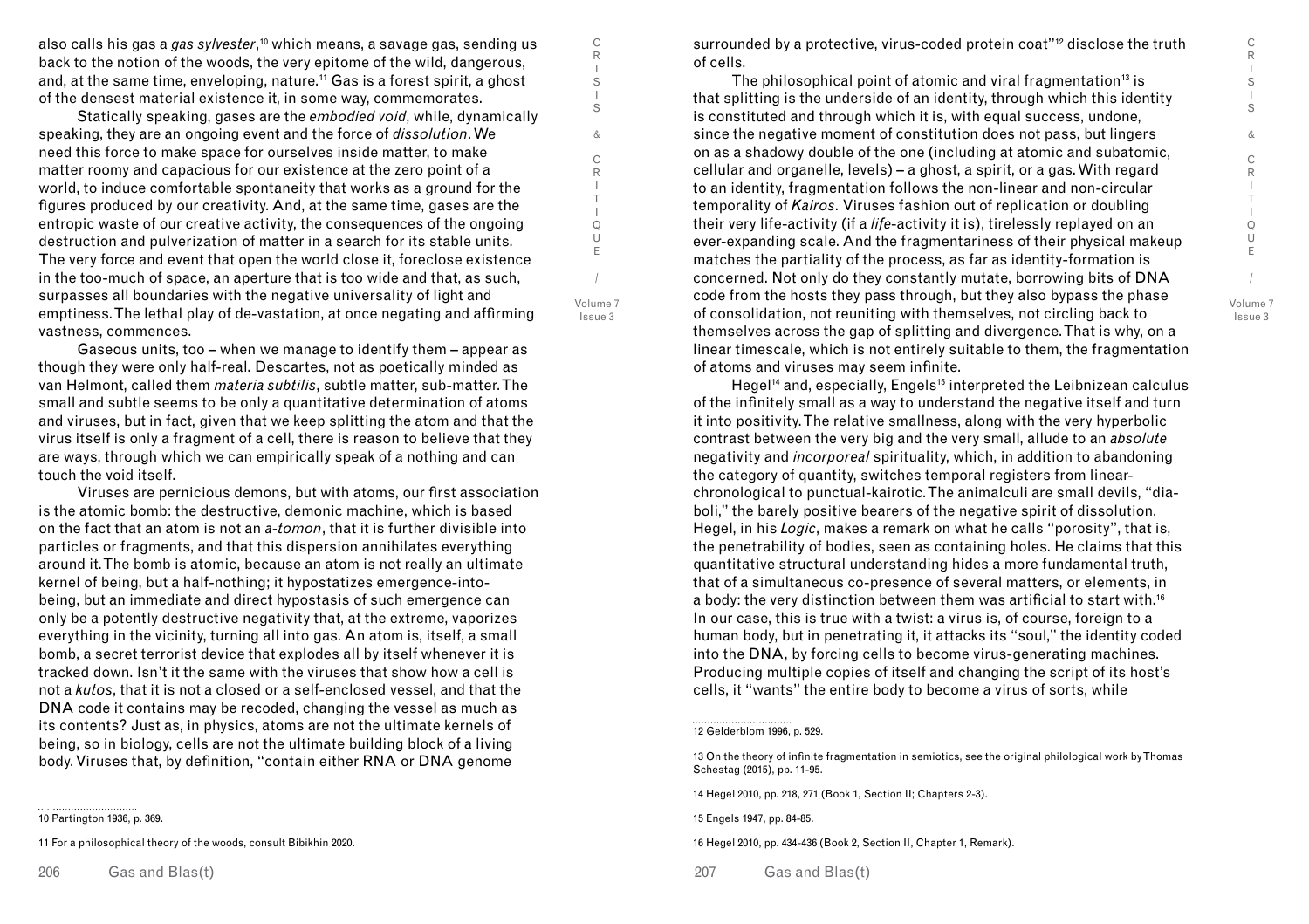C R I S I S & C R  $\mathbf{I}$ T I Q U E / Volume 7 Issue 3

remaining a human being. In fact, viruses tend to attenuate their lethal force over time, so as to parasitize on their hosts for longer periods and not to debilitate them in a way that would prevent them from passing the pathogen on to others.

C R I S I S & C R I T I Q U E / Volume 7 Issue 3

This is where some of the proponents of contemporary ecological thought fail to account for the negative, destructive side of symbiosis, where the withness (*sym*) of various kinds of life (*bios*) signifies the tying *and* the dissolution of a bond. At the most basic level, this conjunction of the bond's ligature and dissolution is the work of spirit; it is spirit at work, not least as a ghost or a gas. Therefore, the praise of humanity's "companion species," such as cuddly puppies and kittens,<sup>17</sup> or of the synergies of other-than-humans, such as the bacteria dwelling in our guts,18 misses the forest for the trees – and not just because it valorizes positive affective attachments or the benefits we reap from constructing and sharing our lives together with members of other species. A more significant aspect they overlook is the cut, repulsion, disjointedness, maladjustment, or harm (in a word, negativity) that makes spiritual and symbiotic bonds possible. Viruses are, in this respect, not an aberration from cross-species cohabitation; they are the case-in-point, in which the negative element of symbiosis is simply more pronounced. But so is, also, the ghostly, gaseous, and, for all intents and purposes, spiritual nature of the bond they forge with us, as well as with other animals and even plants.

#### **2. Capitalism and Gas**

As we've already mentioned in a literal take on Marx and Engels, capitalism makes everything solid melt into the air, considerably polluting, solidifying this air as a result. There are two stories unfolding here. First, there is an idealist and spiritualist drive. Capitalism, as Lukacs has shown,<sup>19</sup> aims to create an ideal, formal, legalistic and instrumentally rational social world with quantitative *value* for the sole standard and measure. But, dialectically, this ideality can only be achieved through an ongoing destruction of the material remnants of other categories that do not conform to the quantitative yardstick. To single out and hunt down an empirically given object, constant negative effort is needed, which does not end even in atoms. The newly found invisible micro-objects become proxies for what had previously been thought of as objective idealities. Modern technology exhibits tendencies towards minituarization and towards the use of airwaves, rather than material carriers. In both cases, the ultimate horizon is an idealistic

17 See Haraway 2008.

18 See Morton 2019.

19 Consult Lukacs 1971.

208 Gas and Blas(t) 209

victory over matter, as well as an intrusion into the demonic world of invisible micro-objects, now humiliated and used as couriers.

The obverse of this process is, however, the *exploitation* of the positive forces of material objects, destroyed by incineration. Their heat is supplanted with the heat of idealization, which burns away the compounds it does not ontologically trust. What is aimed at, demonically, in exploiting both human labor and atoms, is the immaterial energy of creation, supposedly located at the threshold of nothing. But, materially, what is gained in destruction is, rather, the force of development and completion (the other side of energy) that had been spent for ages in forming complex chemical links. Labor is another matter, because, though it does build and develop, it is constantly denied its fruit, like the ancient Danaides, and is, thus, made into a quantifiable resource.

 When Adam Smith gives one of the first accounts of what will have been called "capitalism," he pays special attention to money*.* Money, he writes, is a perfect matter for exchange, because it is infinitely *divisible:*

Metals can likewise, without any loss, be divided into any number of parts, as by fusion those parts can easily be re-united again; a quality, which no other equally durable commodities possess*,*  and which more than any other quality renders them fit to be the instruments of commerce and circulation. The man who wanted to buy salt, for example, and had nothing but cattle to give in exchange for it, must have been obliged to buy salt to the value of a whole ox, or a whole sheep at a time.<sup>20</sup>

It follows, implicitly, that exchange mediated by money allowed for the fragmentation of property and for the destruction of qualitatively complete objects, now gathered into a quantitatively defined homogeneous entity. Long before Marx, Smith alludes to a material *negative* force, acting as the engine of bourgeois economy.

Jean-Paul Sartre, in his *Critique of Dialectical Reason*21, searches for an objective material correlate to the spiritualizing element of *Nothing*, which he had previously identified with consciousness (but, then, where would this ephemeral and phantasmatic milieu obtain any force to exist?). He finds it in the "rarity," which in English is rendered as "scarcity," and he literally means a lack of resources. It is, for Sartre, the *cogito* principle of capitalism. And yet, the French word also sends us back to anything *rarefied.* For example, a gas. There needs to be dispersion in matter, so that a consciousness and an agency could emerge, and, pace Sartre, this dispersion does not just happen on its own.

20 Smith 1976, pp. 38-39. 21 Sartre 2014, pp. 122-152.

Gas and Blas(t)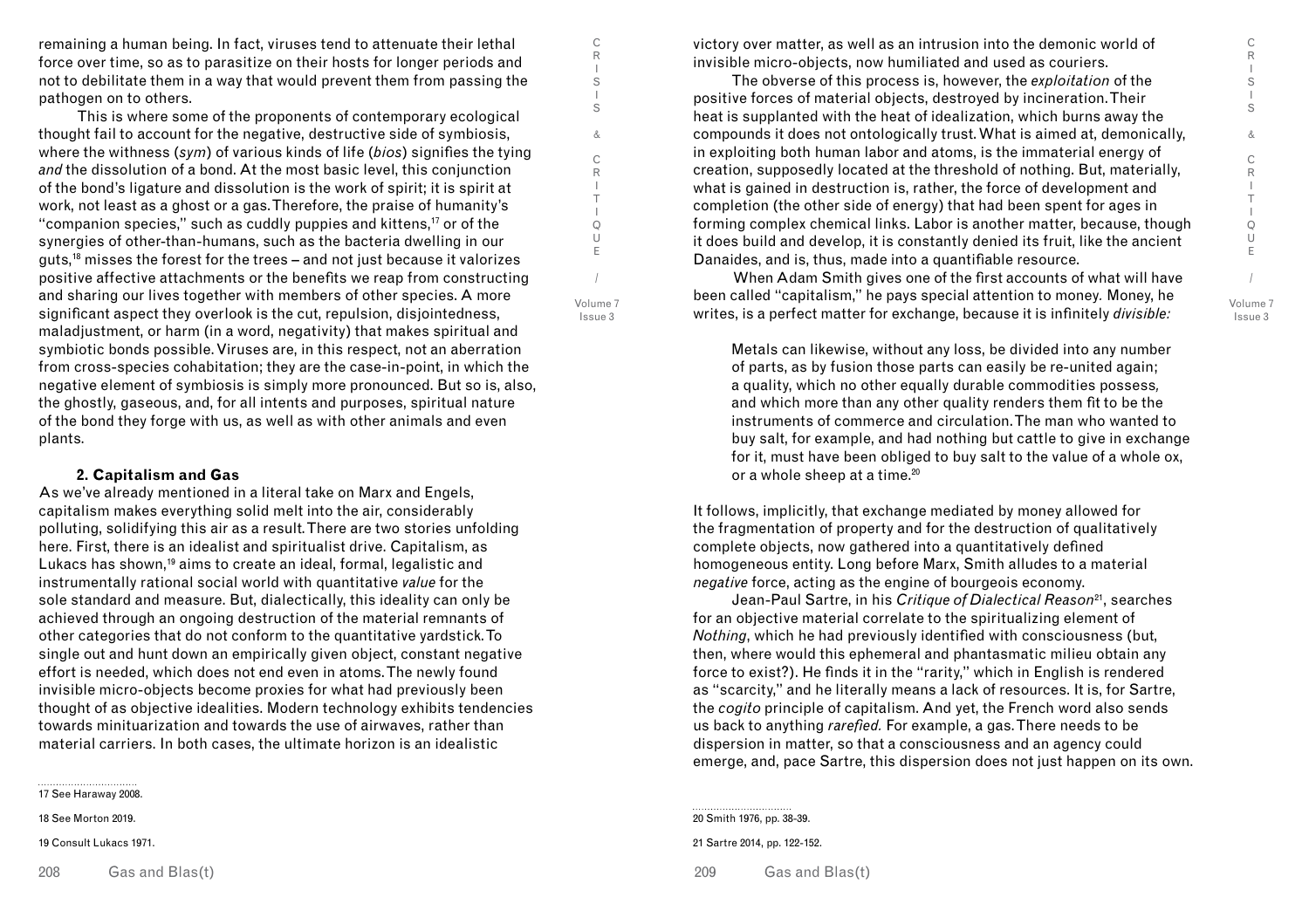C R I S I S &  $\overline{C}$ R I T I Q U E / Volume 7

Issue 3

Gases and viruses, in their turn, are *the agents of rarefaction*, with their material-spiritual agency prefiguring that of consciousness, which they continue to disturb and haunt after it has cropped up.

Contemporary capitalism is hard to describe only as scarcity; it is also characterized by the oversaturation of society with consumer goods (and "bads"). It is, nonetheless, crucial for these goods and bads, represented in commercials, to be omnipresent in the background mode, hovering, smoke-like, around a subject in whom they create an artificial longing. The psychic environment they stimulate corresponds to the phenomenological hypothesis, drawn by Husserl, that a massive and nebulous halo overhangs and surrounds the sphere of attention, nourished in its singularizing dynamism by its vague milieu. Under capitalism, the focused regard of consciousness—the focus that *is*  consciousness understood in terms of intentionality, directing itself toward and zooming in on something in particular, a *this*—is unfocused and dispersed. Instead of shining the flashlight of consciousness onto the dynamic sphere of attention, we live directly in the halo of experience, which does not lend itself to being experienced, and miss out on what is surrounded by it. The background mode of mental life prevails over the singularity of what is (or what may be) foregrounded, if only for a fleeting instant. That said, capitalism does actually realize its utopia of turning figure into ground: the reality behind it is that of commodity fetishism with its obsessive attention to something between background and figure, the Lacanian marginal *objet petit a*. The too-little of rarefaction coincides with the too-much of hyperstimulation by the shreds of things and fragments of thoughts that comprise the atmospheric conditions of capitalism.

The rarefaction of the world goes hand in hand with the gasification of consciousness, its dispersal into permanent distraction that does not lend itself to temporary gathering in the finite movement of attention. It turns out that the underside of the idealization of consciousness, unmoored from a foregrounded *this*, is its diffusion into the unconscious or the semi-conscious. Our senses are, more and more, modeled on an abstraction, their subtler discernments voided by the massive stimuli that assault them on every register, from sight to hearing, from smell to taste. (Is it by chance that some of the common symptoms of COVID-19 include anosmia and dysgeusia, an assault on the senses also provoked by very large doses of radiation?)

Benjamin famously associated communism and contemporary art with "reception in a state of distraction," akin to the attention paid to an architectural work of art.22 This utopia of non-thematic experience is, for Benjamin, a dialectical response to the "aura," which is also an enveloping milieu, but a heavy and a stuffy one. Instead of the greenhouse

22 Benjamin 2019, p. 193.

of an aura, humanity needs the "open air of history."23 Today, in place of Benjamin's communist distraction, we get a capitalist distraction, which synthesizes aura and architecture, *Erlebnis* and *Erfahrung*, in a state of anonymous and impersonal hyperattention (first and foremost, by capital as an "automatic subject," to recall Marx's words<sup>24</sup>) to nothing other than value and its self-augmentation. The dialectic comes to a standstill much earlier than Benjamin thinks it does, well before the formation of an image. It now gets stuck at what corresponds to the earliest stages in Hegel's *Phenomenology*, that is, the abstractions of sense-certainty, the apparent wealth of empirical sense data rendered *actually* identical to the poverty of a gasified consciousness.

In political practices, diffuse and nearly indifferent targeting has replaced the art of precise aiming that, until the twentieth century, defined the exercise of military skills. Sloterdijk makes this point with respect to the first chlorine gas attacks by the German troops in World War I: "The 20th century will be remembered as the age whose essential thought consisted in targeting no longer the body, but the enemy's environment."25 Neoliberalism, too, does not directly kill its victims; rather, it denies the material conditions necessary for them to go on living, such as food, drinkable water, shelter… (In this sense, wasn't Creon the prototypical and hardly surpassed neoliberal in his approach to Antigone, whom he confined in a cave, targeting not her, but her environment?) While the medium became the message, the background passed into the foreground: gas is no longer a mere means, but also the end of political activity.

#### **3. The Greenhouse Effect**

A little like Antigone herself, we wouldn't be able to survive without the atmosphere of our planet, as much as of our social and psychic lives. If we look at this fact phenomenologically, we start appreciating the structure of the "figure-ground" relation and what it means for a being to be not a thing but a milieu, a sphere. To move something to the background of your attention used to require a negative effort, when living in and with the focused regard of consciousness, strictly equivalent to a direct targeting of the enemy, was still possible. Lacan, speaking of such acts in the aesthetic context, compares them to a "castration" of the gaze by a painting. The gaze, he says, is "laid down" into the picture, to prevent the anxiety of being seen, to liberate the "eye" from the gaze, the non-thematic *seeing* from the thematic *looking*. 26 Now, the cumulative

C R I S I S & C R I T I Q U E

/ Volume 7 Issue 3

<sup>23</sup> See Benjamin 2003, p. 395, where he advocates a dialectical "leap in the open air of history" as opposed to a closed "arena."

<sup>24</sup> Marx 1992, p. 255.

<sup>25</sup> Sloterdijk 2009, p. 14.

<sup>26</sup> Lacan 1981, pp. 101-102, passim.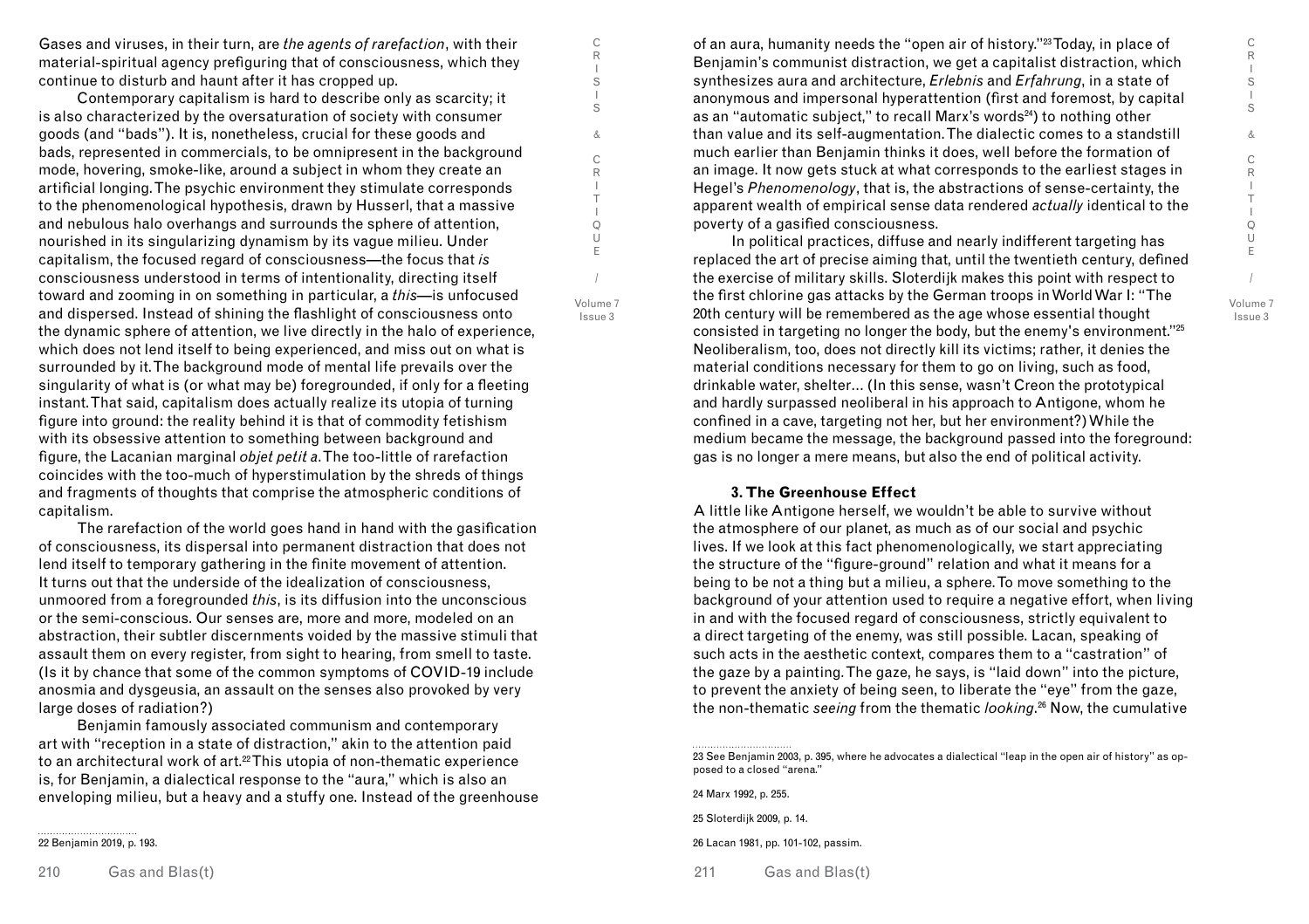C R I S I S & C R  $\mathbf{I}$ T I Q U E / Volume 7

Issue 3

outcomes of past negative efforts at the backgrounding of attention give us the illusion of immediacy – of a natural cause, rather than the effects, of psychic life in a certain politico-economic setting. Again, the castration of the gaze implies a castration of the world as the world of things and, above all, of images (of things).

In parallel to how direct targeting is supplanted by undercutting an enemy's environment (an undercutting that cannot help but also harm one's own), poison gives way to toxicity. Besides being intended for an adversary it was meant to kill or at least to incapacitate, a poison could offer beneficial, curative properties if taken in the right amount in its capacity as a *pharmakon*. Toxicity, however, is an indifferent and diffuse threat that may backfire on those who unleash it, lest they be careful to prepare protective gear in advance. In a war setting, this preparation is a part of the strategy; in our agricultural and energy-production practices, we slowly kill ourselves by releasing toxins into the earth, underground water sources and plants, or by dumping massive amounts of greenhouse gases into the planet's atmosphere.

Volume 7 Issue 3

/

C R I S I S & C R I T I Q U E

Toxicity is, of course, also an effect of porosity. Gases, like viruses, are toxic because they refuse to be self-contained things and, instead, penetrate human bodies under the guise of air and may initiate pernicious reactions within cells. In a way, the "airiness" of matter on both sides (an organism and gas, or a virus) is responsible for this interface, which would not have been possible if our bodies were not, at least in part, gaseous – if they did not engage in an exchange of gases with their milieu. It is this diffuse, not easily circumscribed, nature of physical and physiological existence that has come to the fore today, both practically and theoretically.

Many twentieth century authors, such as the aforementioned Husserl, Heidegger, or Sloterdijk, concentrated on a peculiar category of beings: not objects that are tangible and easily circumscribed, but large, enveloping horizons, milieus, with their moods and atmospheric conditions. Not the invisible micro-, but the inexhaustible macro-. Their overwhelming nature does not prevent the human subject from learning how to modify or technologically reproduce them, by creating all sorts of "micro-climates." The reproduction itself, however, backfires, given the unintended and unforeseen interactions between these microclimates (treated, precisely, not as climates but as objects handed over to manipulation, control, and adjustment) and the climate, in which they are enveloped.

The very term "greenhouse effect" is an ironic one, with a Heideggerian touch, because it evokes the human tendency to build artificial and highly controlled environments, displacing the threatening void of space. Sloterdijk describes this tendency in his multibook project,

*Spheres*. 27 As a cumulative outcome of industrial activity, humanity pollutes a very large sphere – the atmosphere – with the half-destroyed matter of gases, thus endangering the *void* which, as it turns out, is also indispensable for living. We do need greenhouses, but humans themselves cannot have a greenhouse as their habitat. In the final analysis, humans are not *domestic* animals or plants, but savage ones, and, therefore, the "greenhouse effect" flips an "artificial paradise," set over and against "the silence of these infinite spaces," into a hellish experience that seems to synthesize the worst of both worlds (or unworlds).

The tendency of a human to surround herself with freely floating "spontaneous" objects – the gases – is by no means innocent. The existence of such spontaneous objects, their transformation into a milieu for other more important things, and the ultimate victory of the milieu over whatever and whomever it envelops: all of this requires an unconscious negative effort of neutralization and fragmentation, neutralization via fragmentation (a splitting that blurs our attention). Capitalism is not the only system that relies on the miracle of "spontaneous order" (supposedly emerging out of chaos); so does, also, liberal democracy, with its insistence on individualism, pluralism, and the spontaneity of political action, vital for its legitimacy. There is at least a constant antimonopoly effort, in both cases, which is meant to prevent an integrative crystallization. Society and commodities must, in the last instance, be transformed into gas, which imbues with a fresh meaning Thatcher's famous statement, "Society does not exist," consistent with her atomistic understanding of human ontology.

It is here that "benign" ground-producing activity intersects with the danger of pollution: both in the sense that gas remains alltoo-material, not spiritual enough, and in the sense that gas particles turn from nicely neutralized fragments of matter into *waste* as the byproduct of negative-idealizing activity. The danger inherent in this double endeavor is, apart from the depressive material weight again bearing down on us instead of the near-void, that deliberate attempts at ignoring and neutralizing matter are not successful. A horrific remainder of underkilled nature emerges from the background of the void, from inside a seemingly secure space: a toxic gas or, worse, a virus – a spirit.

In bourgeois economics, those things that have not yet been incorporated into the totality of self-augmenting value are called *externalities*. Essentially, capitalist economic theory agrees with Lukacs: these externalities (let us say, these not-yet-gases) are only temporarily external to the totality of capital that, given enough time, will incorporate them into itself through the labor of translation into the language of quantitative value. Though not much can be said about them from the standpoint of capital, they are the sites of opportunity, of an ongoing

<sup>27</sup> See Sloterdijk 2011; 2014; 2016.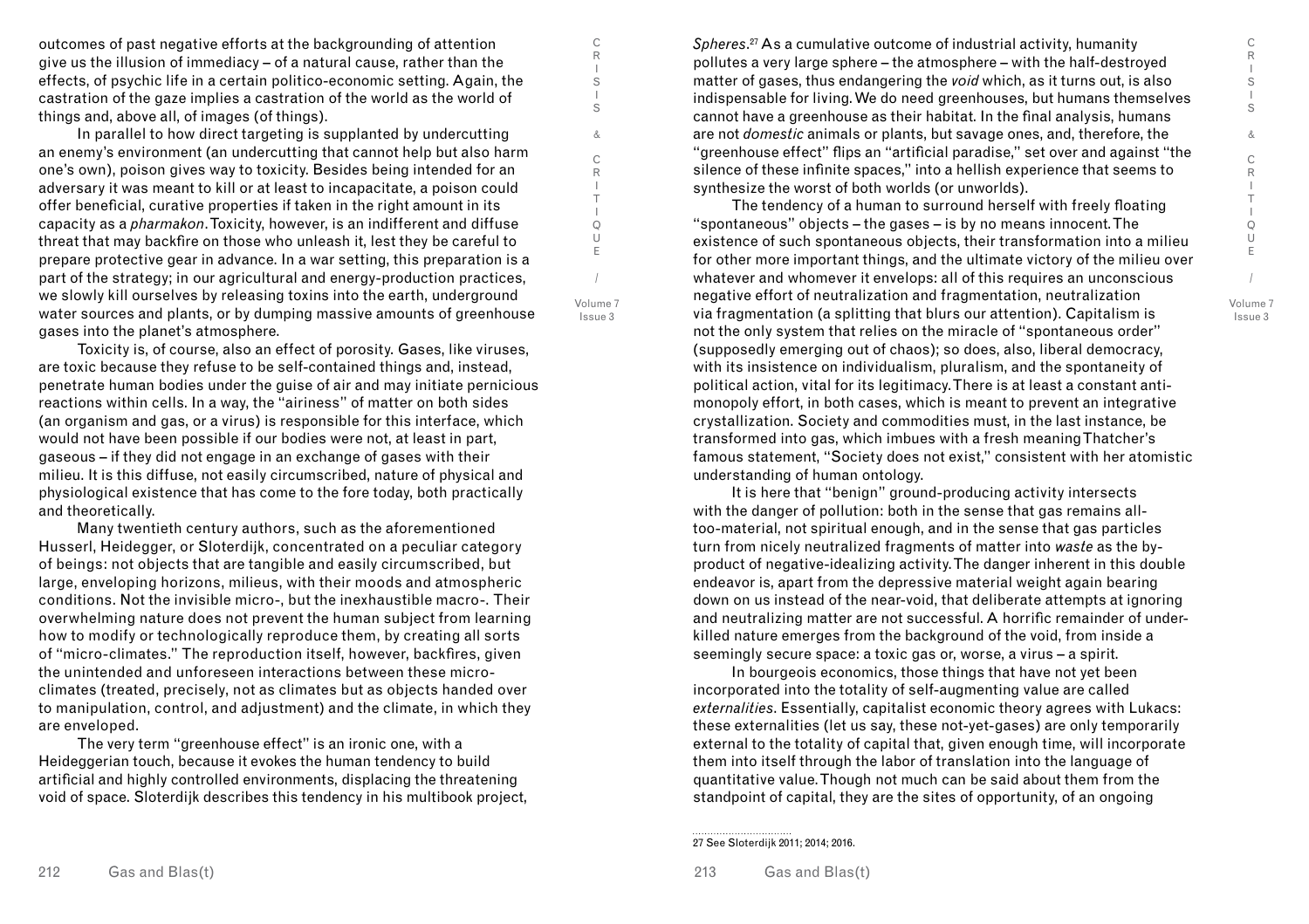C R I S I S & C R I T I Q U E / Volume 7 Issue 3

expansion and intensification of capitalist dynamics and the concomitant processes of rarefaction or gasification of that which stood outside them.

The dangers of pollution and of ground-producing activities evince the persistence of externalities within the abode of capital – not even on its margins, but right in its core. To be sure, the danger of the externalities within does not preclude the opportunities of profiting from them; today, perhaps, this is one of the most promising areas of capitalist growth, namely through investments into a desired reincorporation of such externalities. (Think of the medical industry and vaccination costs in the context of the new coronavirus, or of big-scape projects in geoengineering in the case of global warming.) Nonetheless, this reincorporation is powerless, when it comes to correcting the deficiencies of the negativeidealizing activities of capital: it is unable fully to eliminate the material remainder and, in addition, it triggers an exponential increase of the dangers inherent in the neutralization of matter.

With the combustion of fossils and of everything that falls into the amorphous category of biomass, the air is impregnated with particulate matter and with gases, such as carbon dioxide, that trap the Sun's heat in the atmosphere of the Earth. That is the basic operation behind the greenhouse effect. As smog, air is also rendered dense and even colored and visible, while visibility *in* it is drastically reduced. A medium, wherein things in the world were to be seen, has itself become an object of vision, canceling out the seeing of all else. In this, smog corresponds to the nebulous halo surrounding the sphere of attention and experience, the halo that is now the stuff of our semi-conscious quasi-experience.

The *material* rarefaction of matter through incineration, among other negative-idealizing activities, is responsible for densification in regions that had previously been more rarified. Receiving the remnants of burnt organic (mostly vegetal) matter, the air is a mutilated forest, a cemetery for past life perversely reanimated by the *blas* of industrial capital, the cemetery of the earth. The air, then, is filled with the ghosts of the earth, the earth as a ghost that, no longer contained in its own bowels, is released into an elemental region where it did not belong. Humanity amplifies the effects of its own physiological breathing with a techno-economic breath that expels massive quantities of the same gas our bodies exhale into the atmosphere, making the air unbreathable (for humans, though not for plants).

The density of air, filled with particulate matter that has migrated into it thanks to the failures of idealization, is a milieu propitious for the spread of disease and, not least, of viruses. It has been found, for instance, that the new coronavirus catches a ride not only on our skin and the surfaces of inanimate objects, but also on air pollutants, from which transmission to humans is possible.28 Targeting our respiratory systems,

28 Coccia 2020; Domingo 2020.

greenhouse gases and viruses – the ones *with* the others – announce the return of matter, the airborne cemetery of the earth and of the woods obtruding uninvited on the project of matter's negation, neutralization, and spiritualization. If, as Levinas has it, spirit is "the longest breath there is,"29 then these different, albeit interrelated, ways of suffocating choke spirit itself.

## **4. Conclusion: To Rarefy or Not to Rarefy? That Is the Question.**

Dialectical criticism has provided us with the methodological guiding thread in this essay. This means, concretely, three things. First, our targeted critique of capitalism and its ideology has engaged with atomistic science as a synecdoche for the object under critique. Second, we have provided an account of the theological, demonological, and medical symptoms that emerge when this ideology meets its limits. And, third, with a measure of irony, we have tried to uncover the general conditions of possibility, thanks to and in which capitalism exists, but of which it is not fully cognizant.

#### To sum up:

C R I S I S & C R I T I Q U E

/ Volume 7 Issue 3

> 1. Capitalism tends to fragment, rarify, and miniaturize reality in order to reduce it to a historical minimum, to make it actually compatible with the abstraction of value that is the governing principle of all life under its regime. (It logically follows, then, that nanotechnologies and nanoscience are, above all else, the minuscule embodiments of capitalism in a nutshell.) The utopia of an idealized life involves, at the same time, a comfortable cloud of spontaneous chaos (gas), in which vitality would take its place, but which proves to be unworkable as a milieu for human physiology.

> The language of capitalism, misleadingly, takes the form of nominalistic atomism, which replaces negative activity with its result: a particle, an individual "household," a virus. The process of rarefaction is mystified and obscured, the scaffolding dismantled, and only the outcome available to sight (or not even!). In this capacity, the process inherits many of the features Marx ascribed to commodity fetishism. The energy of fragmentation is publicly accessible only in its objective form and, often, attributed to the ahistorical forces of physics, such as entropy.

2. Consequently, the negative activity in question remains largely unconscious and occasionally surprises public opinion with such things as a general upsurge in depression, on the one hand, and an obsession with the material fragments that happen to resist the frenzy of activity, on the other. Žižek nicely describes these fragments as objects that are

<sup>29</sup> Levinas 1974, p. 182.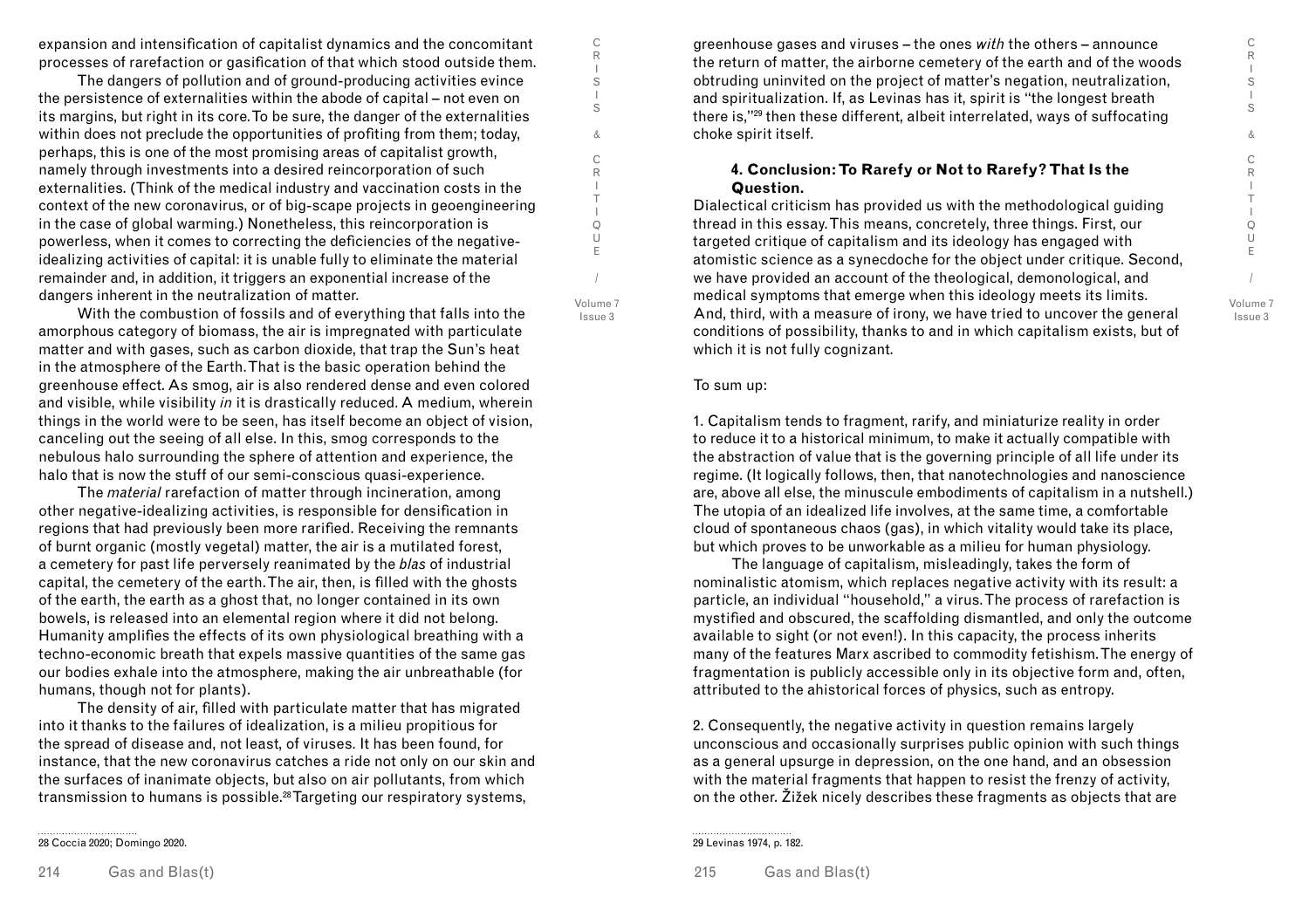C R I S I S & C R I T I Q U E / Volume 7 Issue 3

"less than nothing" and rightly emphasizes that their role, for us, is to embody the very negation that has spawned them.<sup>30</sup> Pollution is a case in point here, because it comes from the material remainder of a number of idealizing and destructive operations; the void, in which we live, gets endangered precisely through the efforts to reproduce and control it. The material, taken as gas, is here nothing but a trace of the immaterial. The *toxic* effects of both gases and viruses are the living counterargument to the atomistic, positivistic, and capitalist picture of a world where everything is set apart and divided through "social distance" or discrete quantitative measures applied to reality as a whole (i.e., two variations on the theme of alienation).

C R I S I S & C R I T I Q U E

/ Volume 7 Issue 3

A theological outcome of this situation is the new world of incommensurability (and, hence, of wonder, often mixed with dread), born from the one that claimed to consist of utterly commensurable, measurable, and controllable entities and processes. The incapacity of modern science to reunite the micro- and the macro-universes gets mimicked in the lifeworld of the everyday by two main obsessions with the outside: the uncanny spirits of viruses and the enveloping enormity of the endangered climate that metaphorically stand for the divine spheres of the universe itself. The combination of these two awes (the virus inside me and the starless sky above me) produces a breathtaking effect of uncanny proportions, a proxy for an infinite measure and an omen of a complete split between the (whatever actually corresponds to) gods and (whatever actually corresponds to) vermin. (Guess where we belong, then!)

3. Now, the critics that we both are might pause and wonder whether we should not just consciously assume what we have been doing unconsciously anyway: cut, break, isolate, while also re-introducing the very large and the very small into the orbit of our understanding, by taking into account their *absolute* scale and showing reservations with regard to these limiting experiences. The analytic and destructive activity of humans – the peculiar *blas* of our species – will probably always remain; we just need to remember the experience of being and nothing that makes it possible.

However, we should also look beyond the Kantian style of critique and seek, in the company of some of those working at the cutting edge of contemporary natural sciences, to reform our ideology of nature, for instance, by contesting organ- and molecule-based medicine in favor of a contextual, milieu- and symbiosis-oriented understanding of the body. In plant sciences, an analogous move rejects the mechanistic framework of traditional botany in favor of a study of plant intelligence, forged in cross-species and cross-kingdom alliances (say, with fungi and microbes in "transition zones" at the root apex). The same applies to contestations

of monetarist and individualistic economics that tend to operate in a more or less tacit positive feedback loop with the bourgeois understanding of evolution, of fitness, selection, and survival.

 After all, the gasification of existence threatens and destroys not only the atmosphere and things in their phenomenological integrity; it also, and in some sense even more drastically, disrupts the subjective substrate of capitalist production and consumption: the utilitymaximizing individual and her private fraction of property. In and of itself, extreme individualism (or social atomism, which amounts to the same thing writ large) is already a by-product of bourgeois ideology, but it is not the absolute end result, only a point of transition, a way station. The various contestations we have briefly alluded to are instances of an immanent undoing of individualism that, exacerbating the very energies that have produced it, end up at the other extreme of a symbiotic, contextdependent, and milieu-based interpenetration of rarefied existences. We may no longer recognize a plant as a discrete phenomenal unity, once it has been reduced to calcium pathways, emitted and received biochemical substances (some airborne; others circulating in the soil), hormonal networks, and so forth. But it is this rarefied reductionism, exacerbated manifold by contemporary plant science, that surfaces on the other side of the vegetal organism's embeddedness in and mutual constitution with its milieu, with other plants and forms of life different from its own.

There is no reason why a similar line of reasoning would not hold for human beings. Marx's dialectical thesis that, at the height of its success, capitalism fatally undermines itself with the very means that facilitated its success should be extended to the rarefaction, atomization, or gasification of our world and of human ontology, whether social or individual. Who could have put it better than Shakespeare in *Julius Caesar* (I, 3, 590-4)?

O, he sits high in all the people's hearts: And that which would appear offence in us, His countenance, like richest alchemy, Will change to virtue and to worthiness.

30 Žižek 2012.